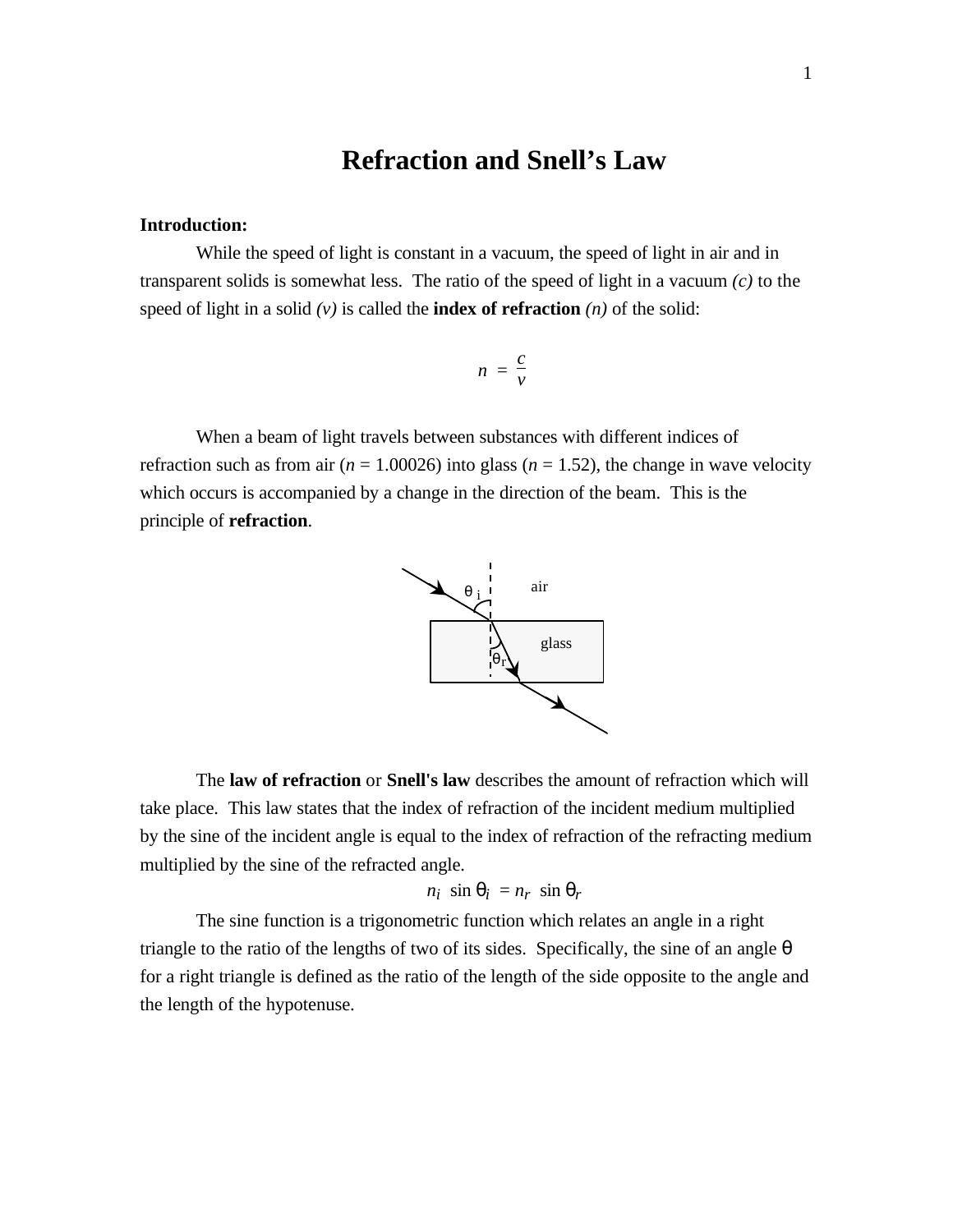

For the right triangle A-B-C, the sine of *q* is defined as follows:

$$
\sin q = \frac{A}{B}
$$

The objective of this experiment is to use Snell's law to determine the index of refraction of a glass plate. We will be measuring the angles of incidence and refraction and substituting into Snell's law to solve for the index of refraction of glass. In addition, we will be measuring various lengths in order to demonstrate the utility of the sine function.

#### **Procedure:**

1. Use masking tape to secure the paper to the Styrofoam and place the glass plate near the center of the page, also using the tape to secure the glass plate to the paper. The glass plate may have only two edges which are polished for the transmission of light. If so, place these edges facing the short sides of the paper.

2. Put a pin against one of the polished edges of the glass so that it is off-centered to the right.

3. Place an eye at the level of the plate in order to see the image of this first pin. Align a second pin with the image to establish the path of the *incident ray*.

4. Now look through the glass at the two pins. Place a third and fourth pin on the other side of the glass so that they align with the two pins on the other side of the glass. Place one of these pins in contact with the other polished surface of the glass.

5. Make marks along the incident and emergent edges of the glass plate.

6. Repeat steps 2-5 for another ray with a different incident angle.

7. Remove the plate from the page. Construct the incident, refracted, and emergent rays. Using a drafting triangle, construct a normal (perpendicular) to the surface at the incident and emergent points of the glass.

8. Using a ruler, construct right triangles using the normal and the incident and refracted beams. The beam will serve as the hypotenuse, the normal as the adjacent side. Locate the opposite side and determine the ratio of the length of the opposite side to the hypotenuse. Do this both for the right triangle of the incident and refracted beams.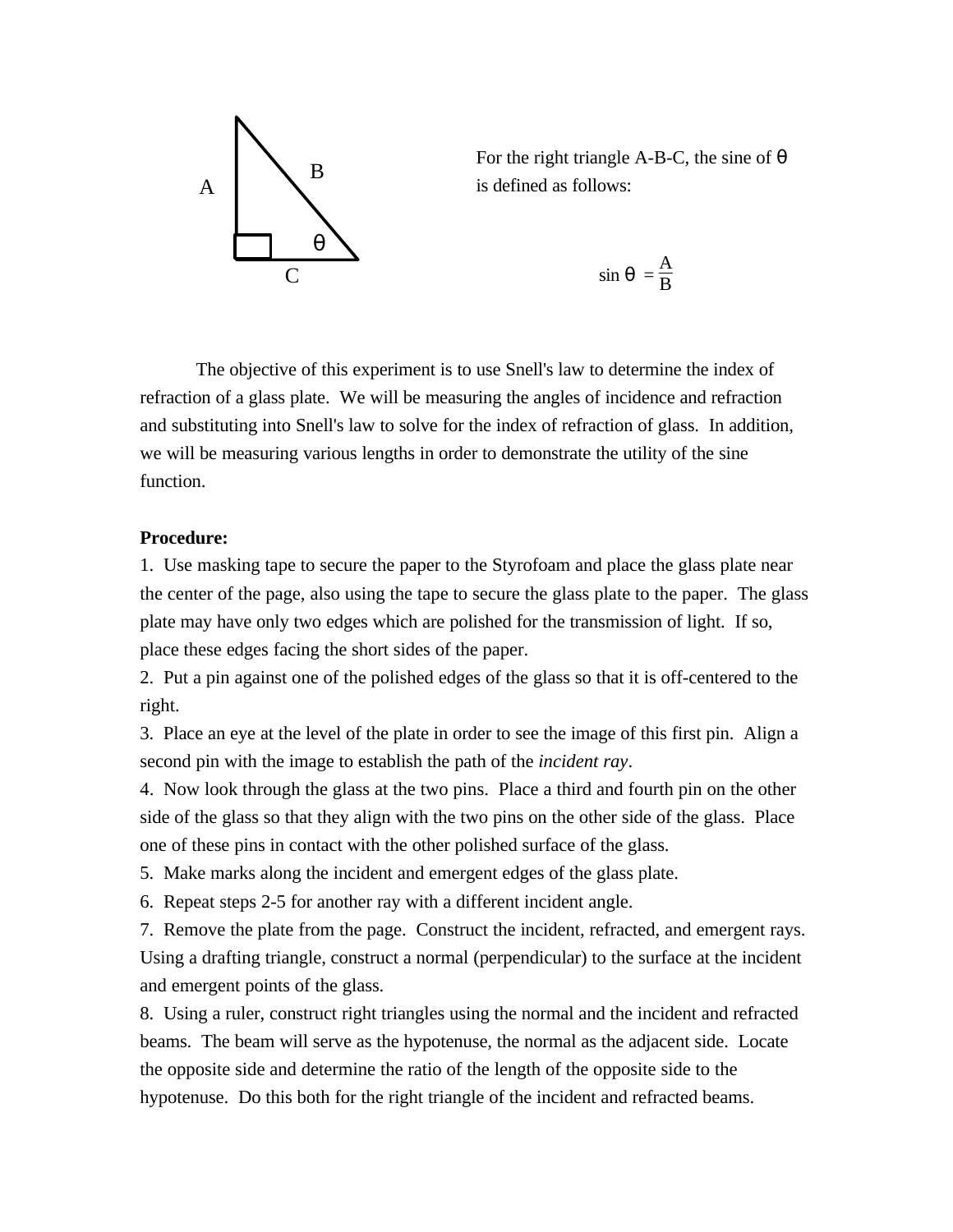9. Using a protractor, measure and record the angle of incidence and the angle of refraction at each of the incident and emergent points. Use a calculator to find the sine of these angles. Are they equal to the ratios calculated above?

#### **Analysis:**

Assuming the index of refraction of air is  $n_i = 1.00$ , use Snell's law and the sines determined above to find the index of refraction of the glass plate. The accepted value is  $n_{glass} = 1.52$ . Calculate the percent error of your measured value. Report both the value obtained from the ratios and that obtained with the protractor and the sine function.

#### **Conclusions:**

1. Summarize your results for this experiment.

2. What units does the index of refraction have? Why?

3. If the index of refraction of air was greater than that of the glass, how would your data look? (Draw a picture.)

4. Now consider a cylindrical piece of glass, which is a circle as seen from above. Draw the path of a ray incident on such a solid. Remember that the incident angle is measured from a perpendicular to the surface at the point of incidence.

#### **Error Analysis:**

Describe any significant sources of error.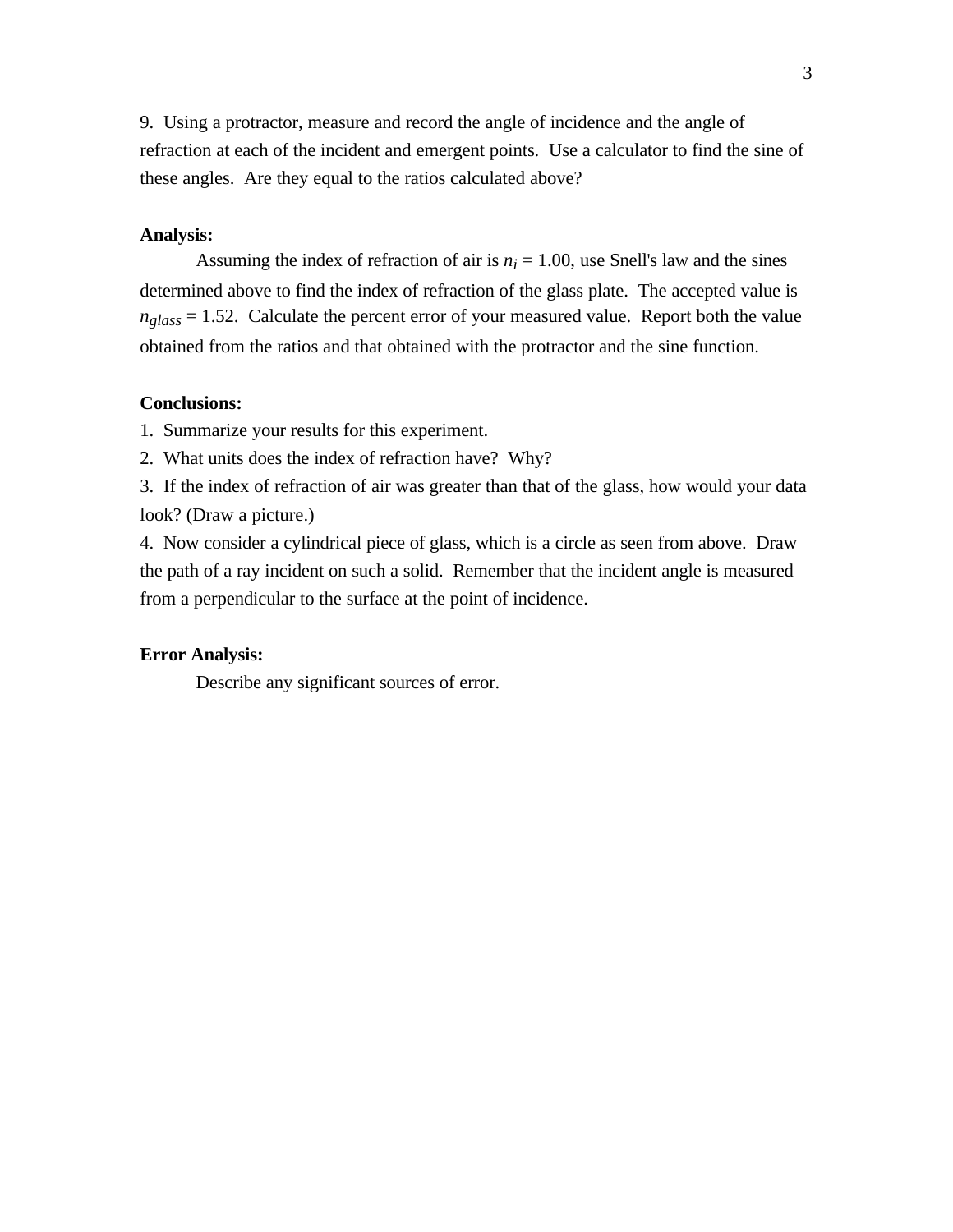## **Refraction and Snell's Law Data Collection Sheet**

**Name:\_\_\_\_\_\_\_\_\_\_\_\_\_\_\_\_\_\_\_\_\_\_\_Section:\_\_\_\_\_\_\_\_\_**